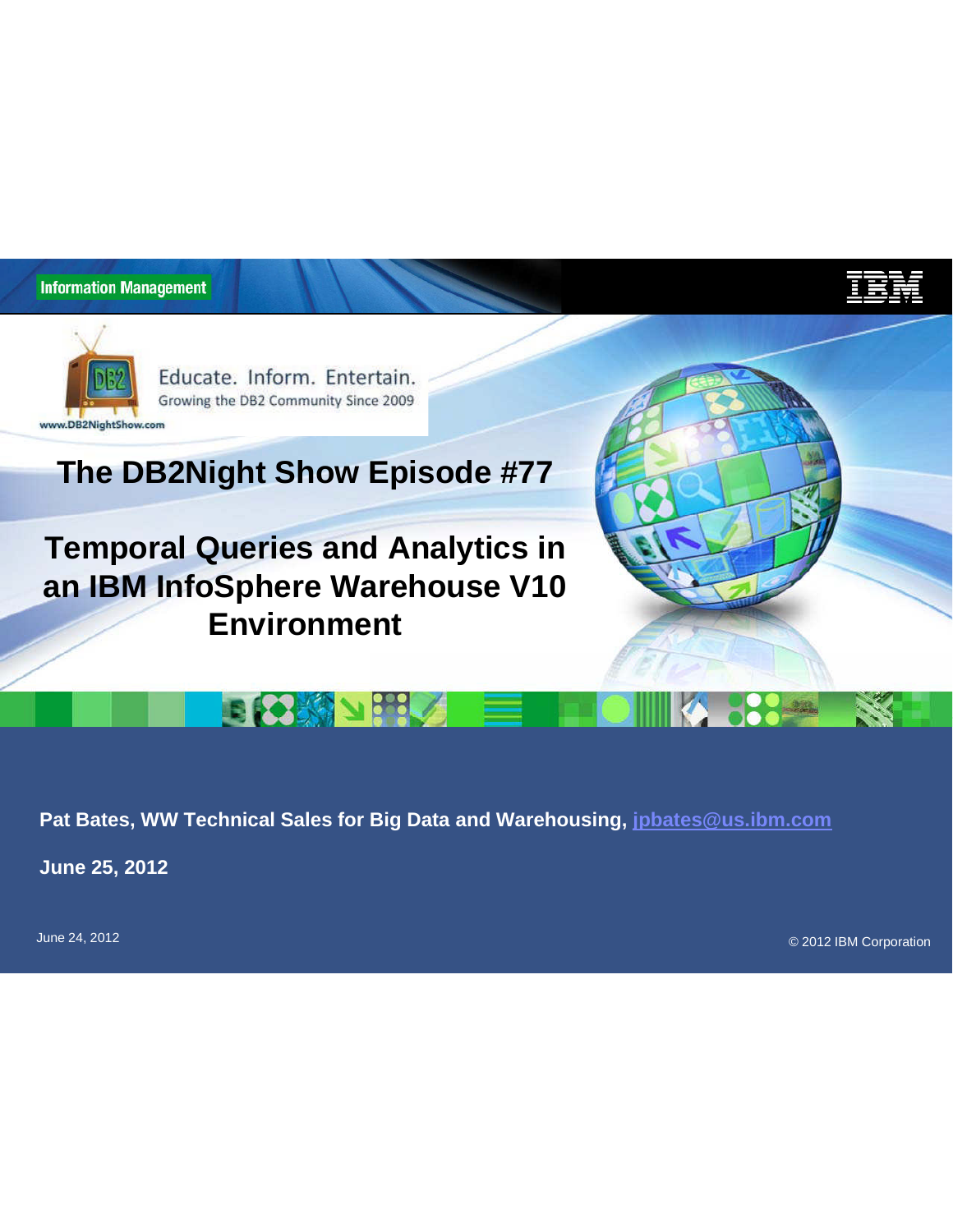# **Temporal Tables - Business Benefits**

#### **Provides an increased business insight to clients**

- Can access not just currently committed data, but data at any period of time since data collection inception
- Can incorporate business logic and policies that are a function of time, like effective dates and validity enforcement
- **Provides a mechanism for data change tracking to meet data compliance rules**
	- Can easily determine **ALL** data values for a particular business entity over time (even deleted values)
- **Provides recovery for business data that was erroneously updated or deleted without having to perform complex database recovery scenarios**
	- Can retrieve data that was inadvertently deleted or updated and use this information to restore the affected data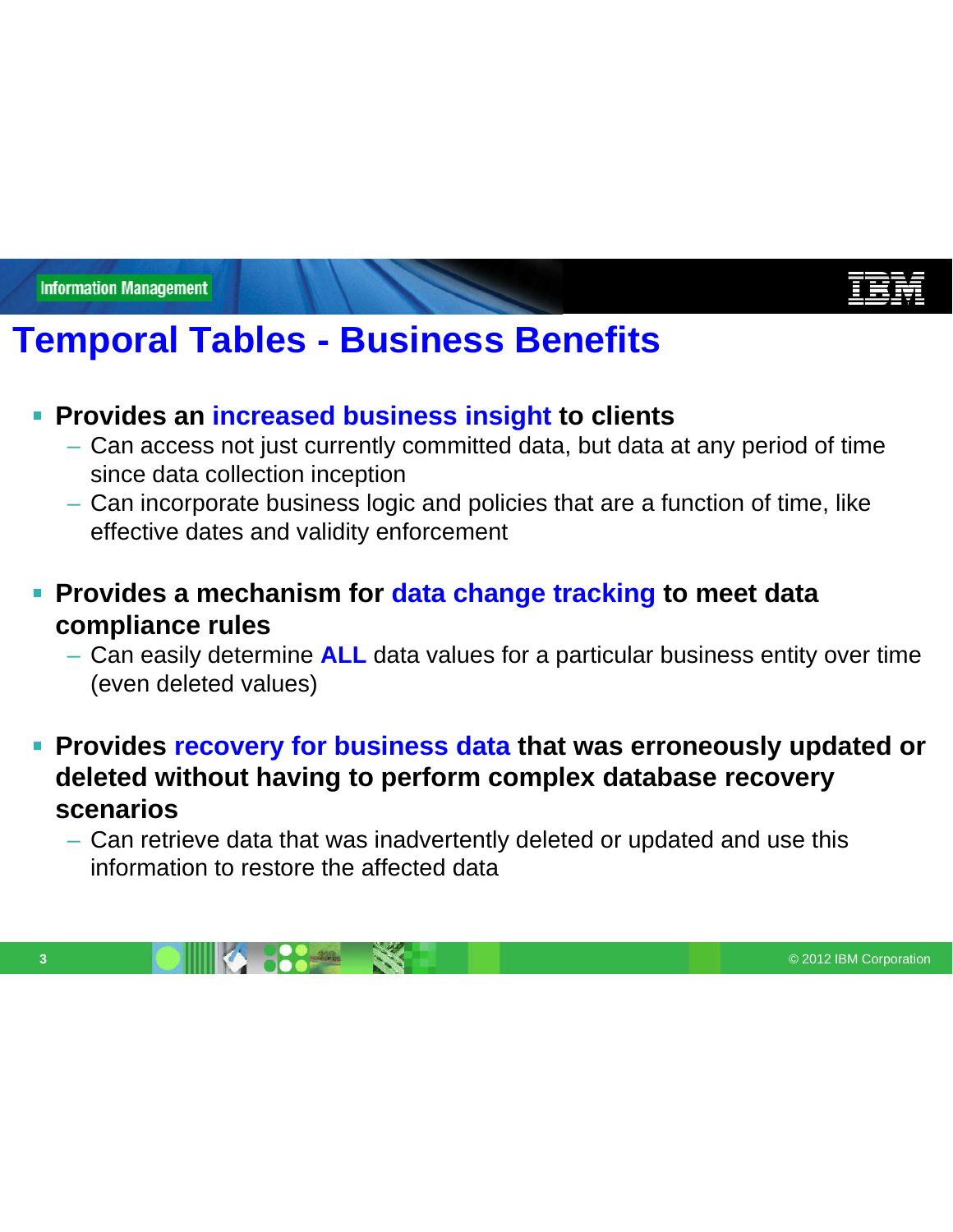–

# **Temporal Tables - Business Benefits**

#### **Provides lower application development and maintenance costs**

- Reduce application logic and shorten application development time by eliminating custom solutions involving triggers, additional application logic, and increased data complexity
- **Provides flexibility and application transparency for use even with packaged applications**

– Does not require application changes in order to utilize Time Travel Query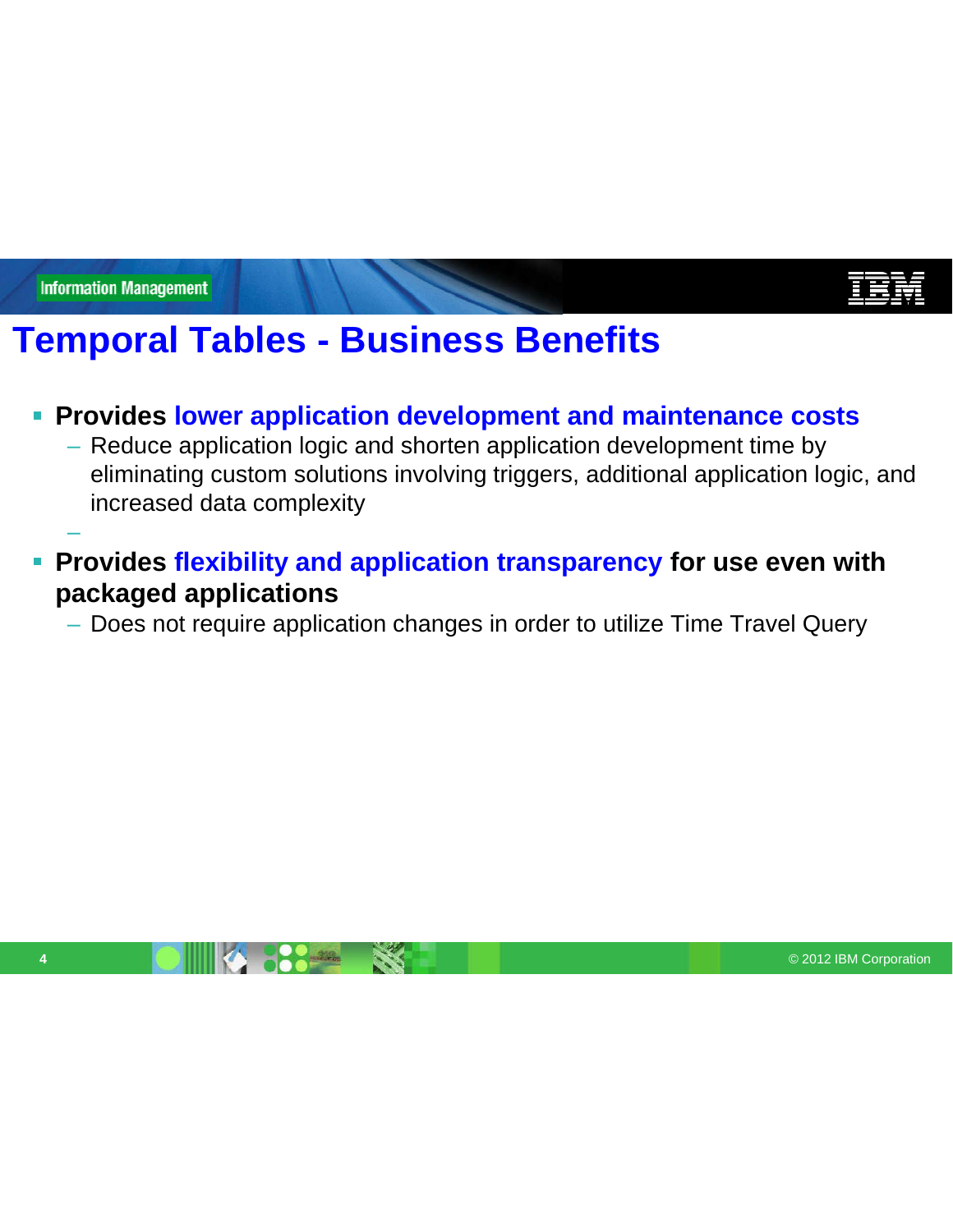

# **Two Notions of Time and Events**

### **Database (or System) Event**

- Tracks events at the moment they occur in the database system
- Useful to track data changes in the data warehouse
- Examples include
	- Reporting on transaction-based processes
	- Auditability and history of changes to records in the warehouse
	- Recovery of updated / deleted information

#### **Business Event**

- Tracks events according to their applicability according to business rules
- Useful for reporting and analytics based on when certain information is in force
- Examples include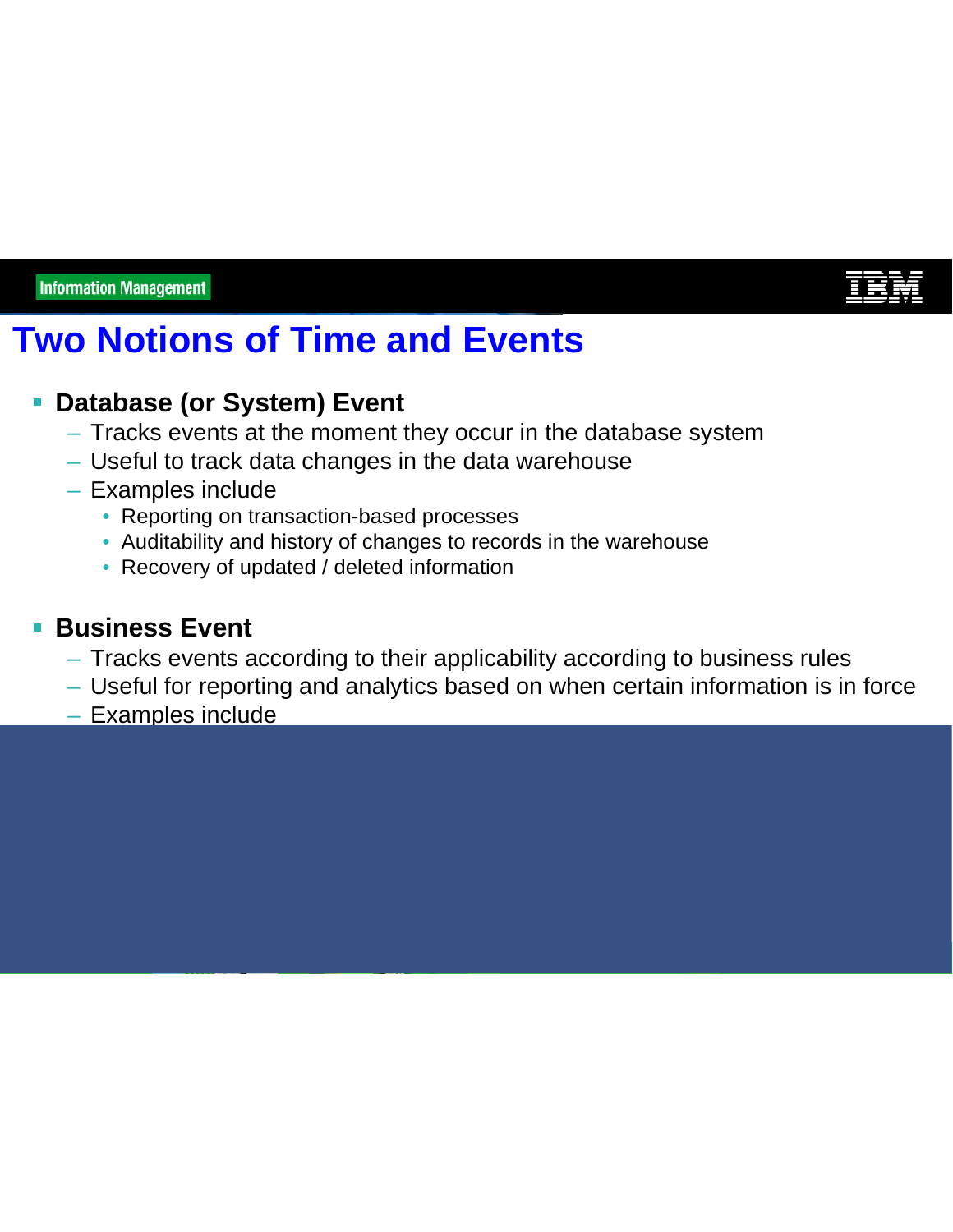# **Simple Example**

#### $\mathbb{R}^n$ **March 1**

– John switches to a new car insurance

#### **March 28**  $\blacksquare$

– The coverage amount of John's policy is increased, to be effective **April 1**

#### **March 29**  $\overline{\phantom{a}}$

- John is involved in a minor accident
- **April 5**
	- John submits a claim for the damage to his car

#### $\overline{\phantom{a}}$ **April 10**

- John requests a policy change to reduce his deductible from \$500 to \$250. This change takes effect **April 15**
- **April 17**  $\overline{\phantom{a}}$ 
	- An agent at the insurance company reviews John's claim from April 5 to authorize payment

#### **Which coverage amount and deductible should be applied?**

**6** © 2012 IBM Corporation

**6**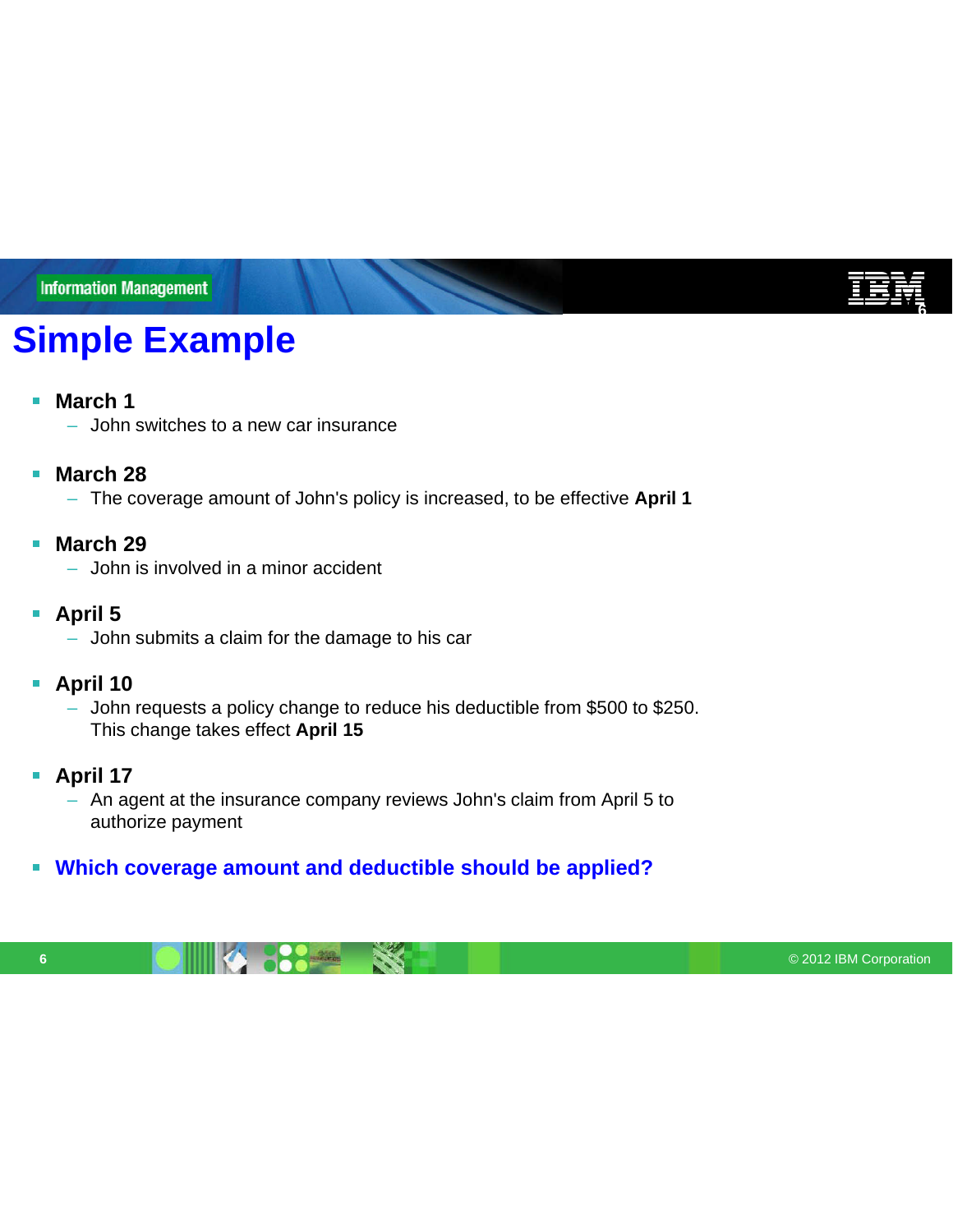# **How to Define a System-Period Temporal Table**

**1. CREATE a table with a SYSTEM\_TIME attribute**

**CREATE TABLE travel( trip\_name CHAR(30) NOT NULL PRIMARY KEY, destination CHAR(12) NOT NULL, departure\_date DATE NOT NULL, price DECIMAL (8,2) NOT NULL, sys\_start TIMESTAMP(12) NOT NULL generated always as row begin implicitly hidden, sys\_end TIMESTAMP(12) NOT NULL generated always as row end implicitly hidden, tx\_start TIMESTAMP(12) generated always as transaction start id implicitly hidden, PERIOD SYSTEM\_TIME (sys\_start, sys\_end)) in travel\_space;**

**Captures the begin and end times when the data in a row is current**

#### **2. CREATE the history table**

**CREATE TABLE travel\_history like travel in hist\_space; [ALTER TABLE travel\_history APPEND ON;]** *OPTIONAL*

#### **3. ADD VERSIONING to the system-period temporal table to establish a link to the history table**

**ALTER TABLE travel ADD VERSIONING USE HISTORY TABLE travel\_history;**

**11** © 2012 IBM Corporation **CONSULTANT CONSULTANT CONSULTANT CONSULTANT CONSULTANT CONSULTANT CONSULTANT CONSULTANT CONSULTANT CONSULTANT CONSULTANT CONSULTANT CONSULTANT CONSULTANT CONSULTANT CONSULTANT CONSULTANT CONSUL**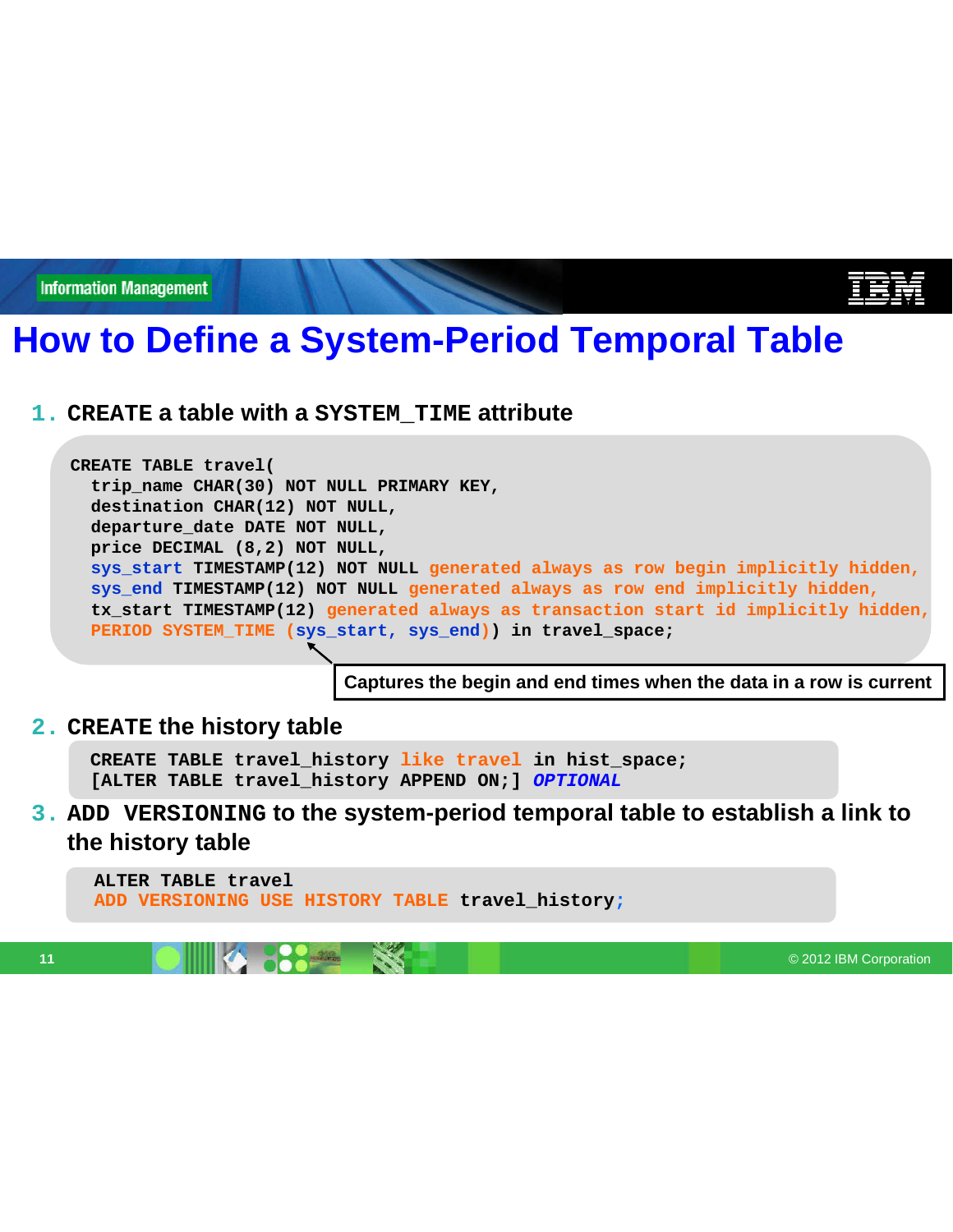**Insert Data Into a System-Period Temporal Table**

**Add new trips: Amazonia, departing on 10/28/2011, and Ski Heavenly Valley, departing on 3/1/2011**

**Current Date = January 1, 2011**

**System validity period (inclusive, exclusive)**

**INSERT INTO travel VALUES ('Amazonia','Brazil','10/28/2011',1000.00) INSERT INTO travel VALUES ('Ski Heavenly Valley', 'California','03/01/2011',400.00)**

| trip_name                            | destination   | departure_<br>date | price   | sys_start  | sys_end    |
|--------------------------------------|---------------|--------------------|---------|------------|------------|
| Amazonia                             | <b>Brazil</b> | 10/28/2011         | 1000.00 | 01/01/2011 | 12/30/9999 |
| <b>Ski Heavenly</b><br><b>Valley</b> | California    | 03/01/2011         | 400.00  | 01/01/2011 | 12/30/9999 |
|                                      |               |                    |         |            |            |

**Both sys\_start and sys\_end columns are inserted by DB2, not the application. For simplicity, they are represented here as DATEs, rather than TIMESTAMPs**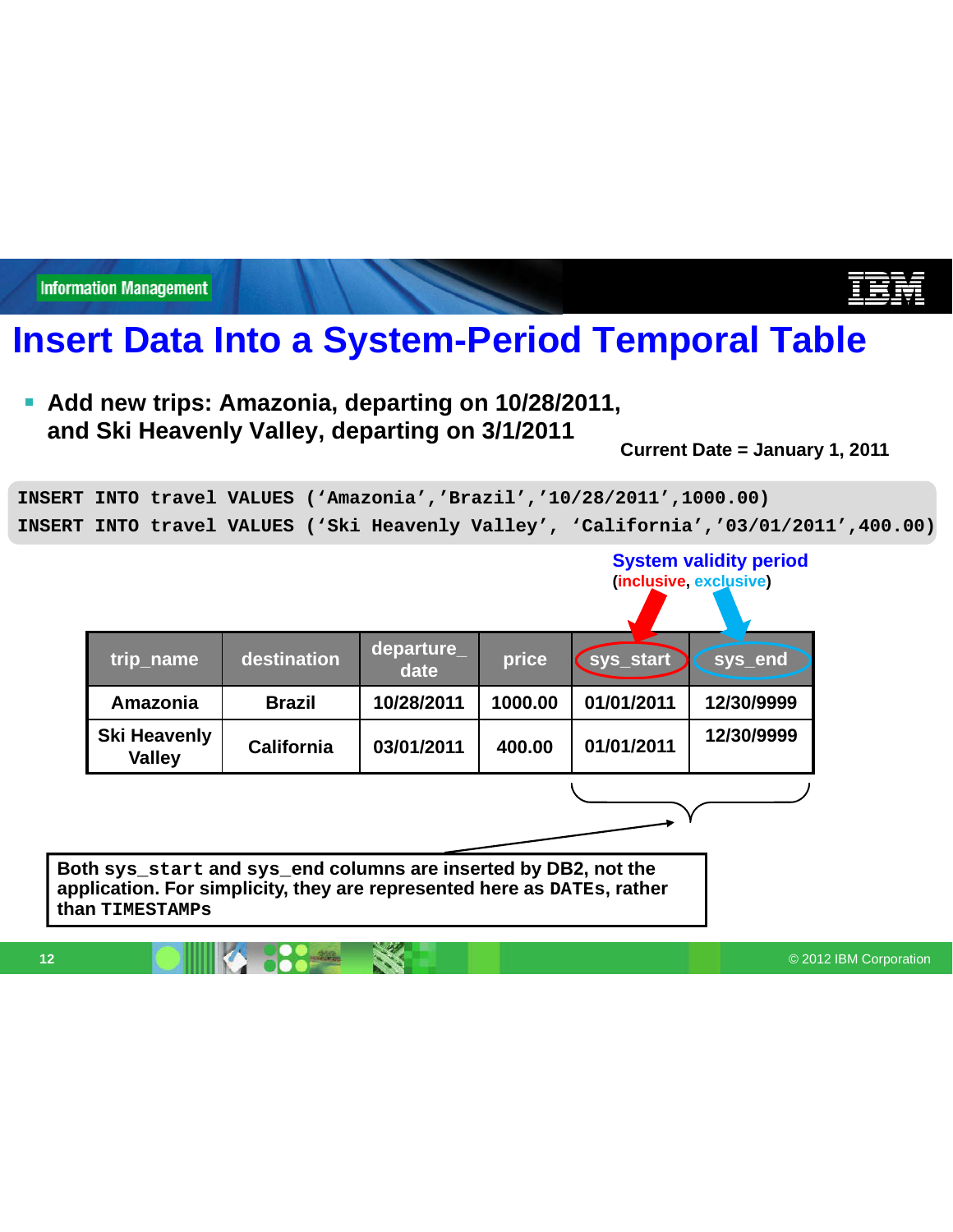# **Alter and Update a System-Period Temporal Table**

- $\blacksquare$ **Destination name is not explicit enough. Alter the DESTINATION column to make it longer**
	- Current Date = February 15, 2011

**ALTER TABLE travel ALTER COLUMN destination SET DATA TYPE VARCHAR(50)**

- **Now UPDATE the destination column for Ski Heavenly Valley to make it clearer**  $\blacksquare$ 
	- Note: history table modification is automatically done by DB2

```
UPDATE travel SET destination = 'Lake Tahoe, CA'
WHERE trip_name = 'Ski Heavenly Valley'
```
**New sys\_start date**

**System validity period inclusive, exclusive)**

| trip_name                            | destination    |            | price   | sys_start  | sys_end    |
|--------------------------------------|----------------|------------|---------|------------|------------|
| Amazonia                             | <b>Brazil</b>  | 10/28/2011 | 1000.00 | 01/01/2011 | 12/30/9999 |
| <b>Ski Heavenly</b><br><b>Valley</b> | Lake Tahoe, CA | 03/01/2011 | 400.00  | 02/15/2011 | 12/30/9999 |

#### **History table**

**Base table**

| trip name                     | destination       | departure date | price' | sys start  | sys end    |  |
|-------------------------------|-------------------|----------------|--------|------------|------------|--|
| <b>Ski Heavenly</b><br>Valley | <b>California</b> | 03/01/2011     | 400.00 | 01/01/2011 | 02/15/2011 |  |

**DB2 inserted row into history table automatically and supplied sys\_start and sys\_end dates**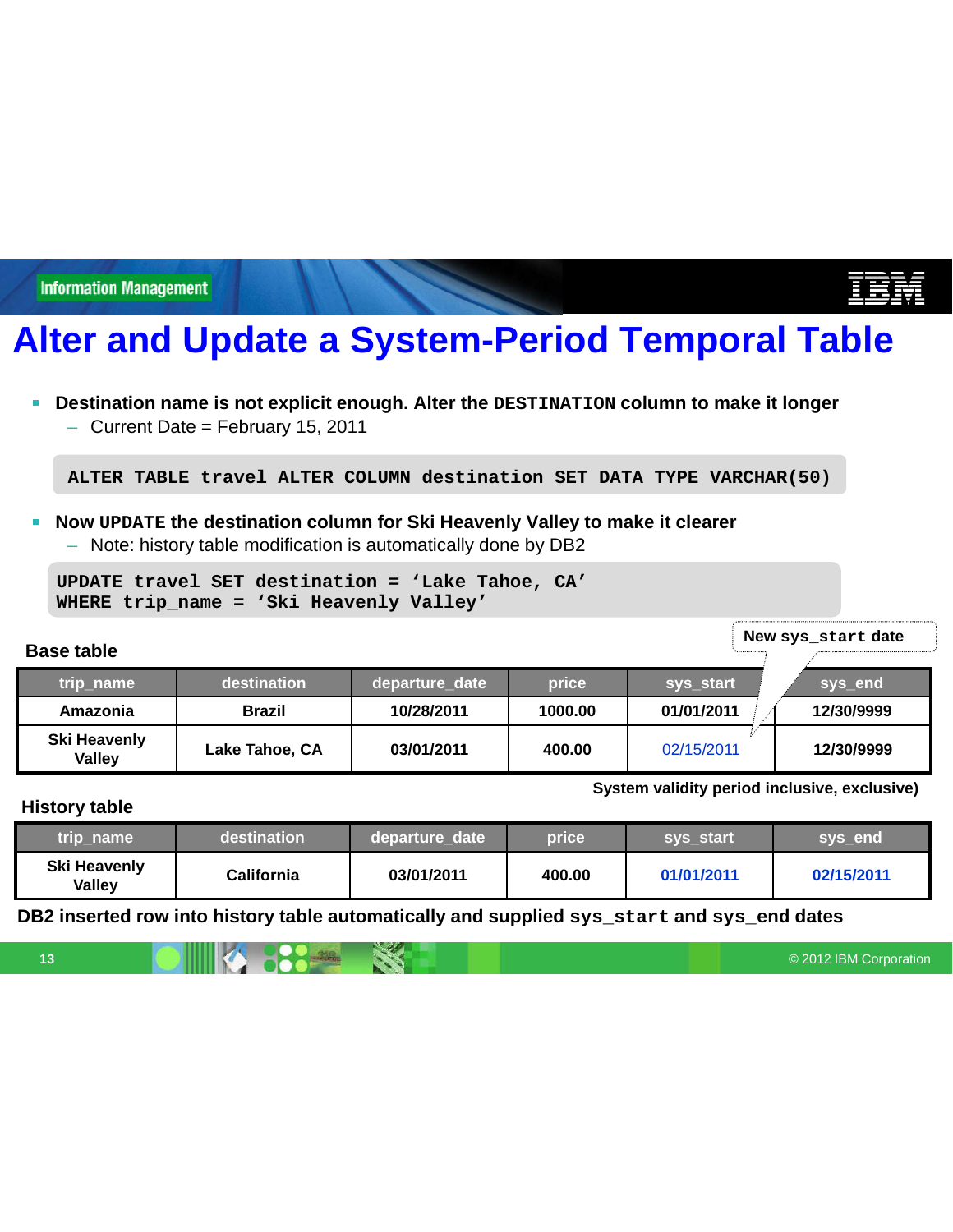# **Delete from a System-Period Temporal Table**

### **We are no longer offering the Ski Heavenly Valley trip – DELETE it**

– Current Date = April 1, 2011

**DELETE FROM travel WHERE trip\_name = 'Ski Heavenly Valley'**

**Base table**

| trip_name | 'destination  | departure date | <b>price</b> | sys start  | <b>ISVS end</b> |
|-----------|---------------|----------------|--------------|------------|-----------------|
| Amazonia  | <b>Brazil</b> | 10/28/2011     | 1000.00      | 01/01/2011 | 12/30/9999      |

**Ski Heavenly Valley has been removed from base table**

**System validity period (inclusive, exclusive)**

#### **History table**

| trip_name                            | destination       |            | price  | sys start  | sys_end    |
|--------------------------------------|-------------------|------------|--------|------------|------------|
| Ski Heavenly<br><b>Valley</b>        | <b>California</b> | 03/01/2011 | 400.00 | 01/01/2011 | 02/15/2011 |
| <b>Ski Heavenly</b><br><b>Valley</b> | Lake Tahoe, CA    | 03/01/2011 | 400.00 | 02/15/2011 | 04/01/2011 |

**DB2 inserted row into history table automatically and supplied sys\_start and sys\_end dates**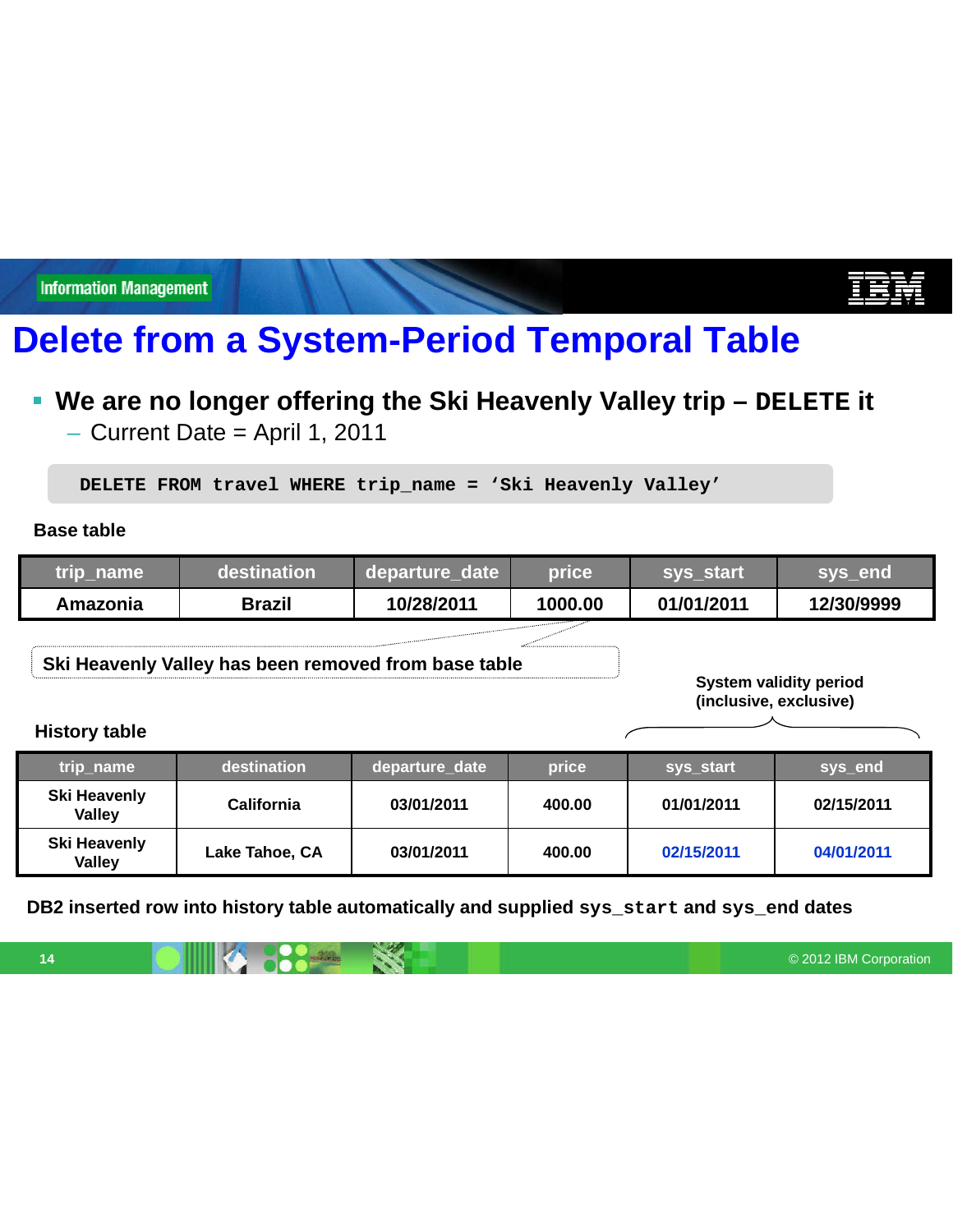# **Query a System-Period Temporal Table** *(These queries access the table on the previous page)*

- **Query the past: what trips were available on 03/01/2011 for less than \$500?**
	- $-$  Current date = May 1, 2011

```
SELECT trip_name FROM travel FOR SYSTEM_TIME AS OF '03/01/2011'
WHERE price < 500.00
```
- Result: Ski Heavenly Valley
- **Query the present: what trips are currently available to Brazil?**

**SELECT trip\_name FROM travel WHERE destination = 'Brazil'**

– Result: Amazonia

**Defaults to the current table only - functions as if we added FOR SYSTEM TIME AS OF CURRENT DATE**

**Query the past and the present: In 2011, how many different tours were offered?**

```
SELECT COUNT (DISTINCT trip_name) FROM travel
FOR SYSTEM_TIME BETWEEN '01/01/2011' AND '01/01/2012'
```
– Result: 2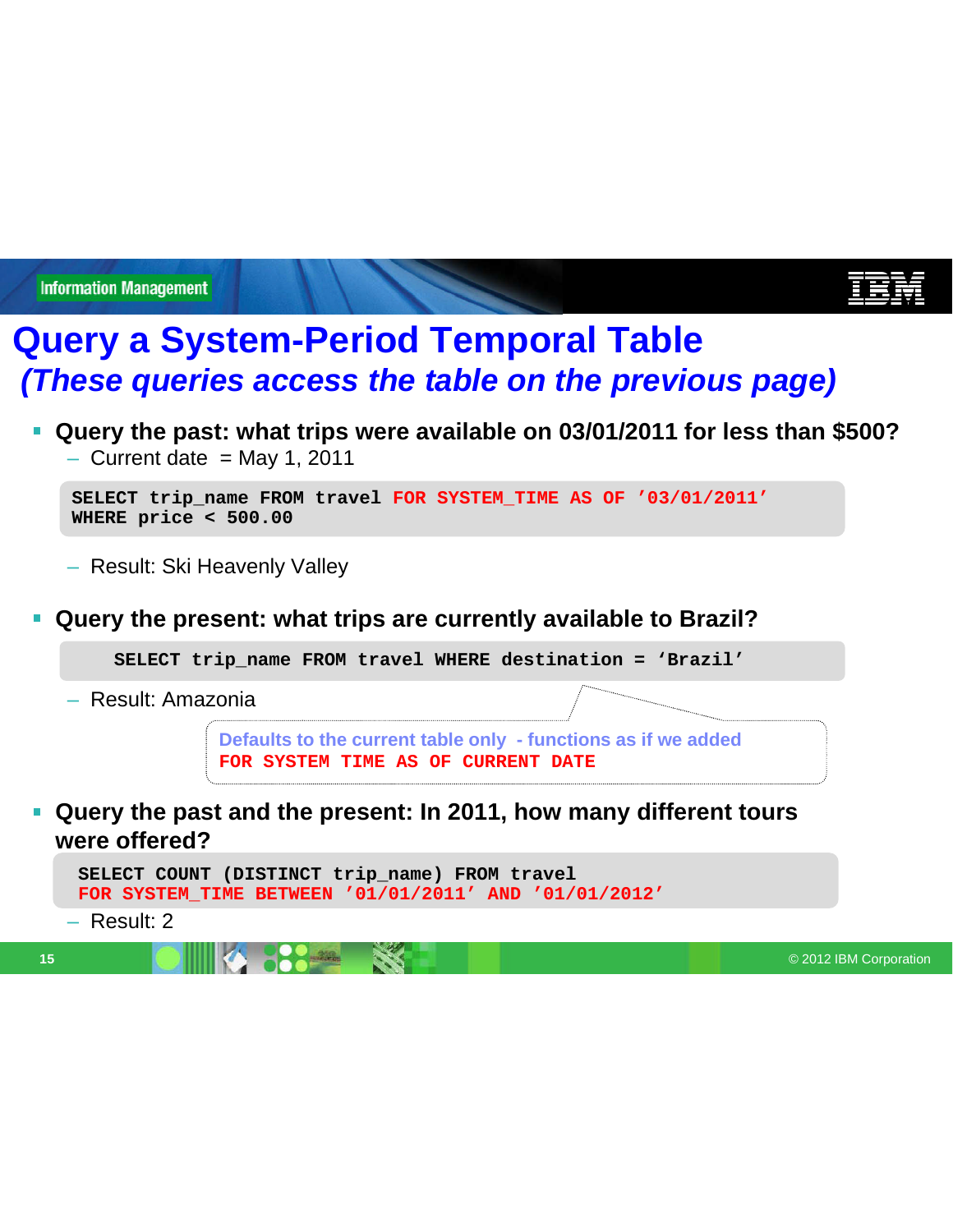# **How to Define an Application-Period Temporal Table**

## **CREATE a table with a BUSINESS\_TIME attribute**

| CREATE TABLE travel<br>(trip_name CHAR(25) NOT NULL,<br>destination CHAR(8) NOT NULL,<br>departure date DATE NOT NULL,<br>price DECIMAL(8,2) NOT NULL,        | PERIOD (bus_start, bus_end)<br>is (inclusive, exclusive)<br>The bus start column in the<br>PERIOD clause must be less than<br>the bus end column |  |  |  |
|---------------------------------------------------------------------------------------------------------------------------------------------------------------|--------------------------------------------------------------------------------------------------------------------------------------------------|--|--|--|
| bus_start DATE NOT NULL,<br>bus end DATE NOT NULL,<br>PERIOD BUSINESS_TIME (bus_start, bus_end),<br>PRIMARY KEY (trip_name, BUSINESS_TIME WITHOUT OVERLAPS)); |                                                                                                                                                  |  |  |  |
|                                                                                                                                                               |                                                                                                                                                  |  |  |  |
| trip name plus the bus start and bus end PERIOD form a unique primary key.                                                                                    |                                                                                                                                                  |  |  |  |

**DB2 enforces that there are no overlapping PERIODs for trip\_name.**

**19 © 2012 IBM Corporation** 

Ë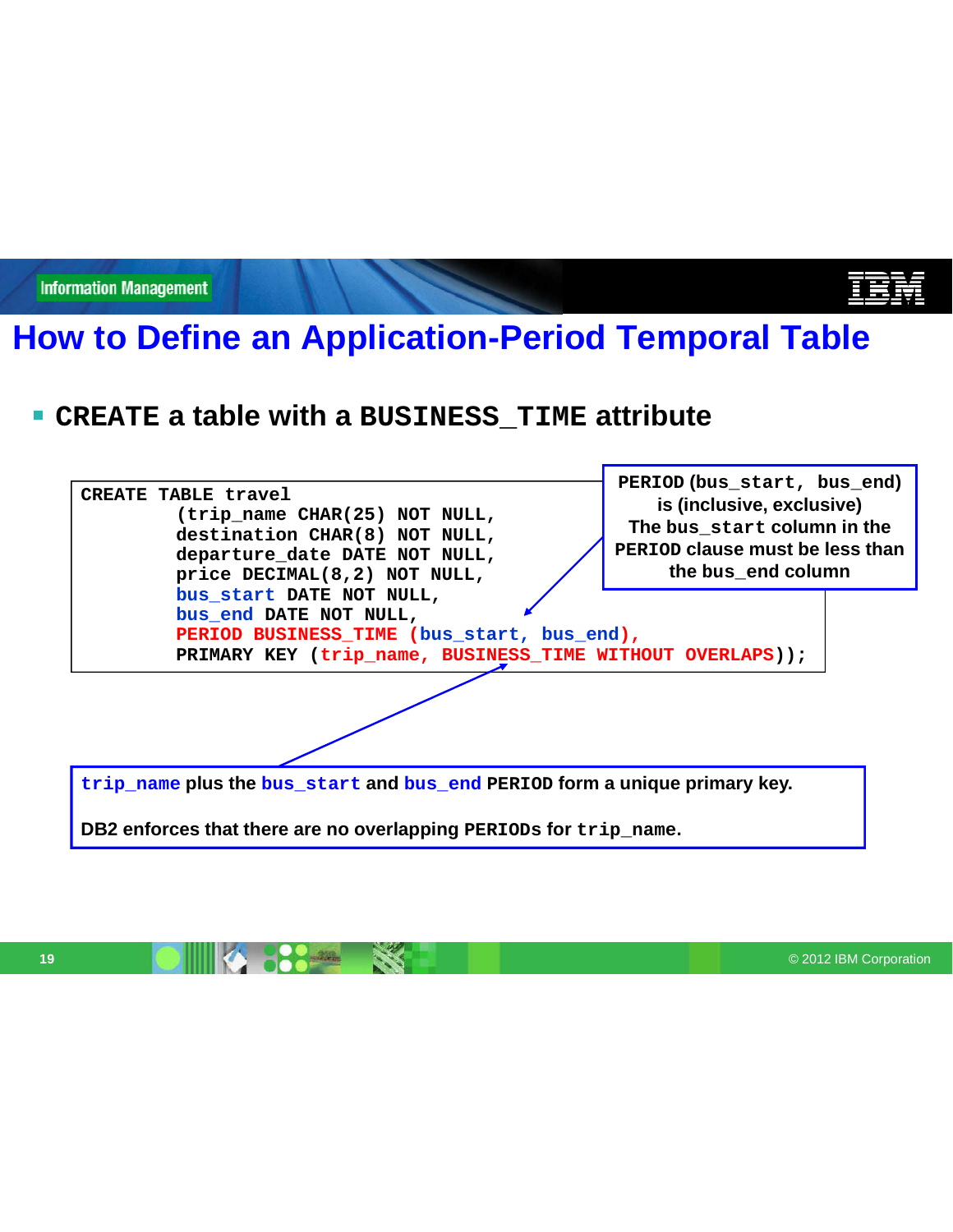## **Insert Data into a Application-Period Temporal Table**

### **Add new trip: Manu Wilderness, departing on 08/02/2011**

 $-$  Current date = May 01, 2011

**INSERT INTO travel VALUES ( 'Manu Wilderness','Peru','08/02/2011',1500.00,'05/01/2011','01/01/2012')**

**bus-start and bus\_end columns are inserted by the application, not DB2**

**BUSINESS\_TIME period (inclusive, exclusive)**

| trip_name                        | destination | departure<br>date | price   | bus start  | bus end    |
|----------------------------------|-------------|-------------------|---------|------------|------------|
| <b>Manu</b><br><b>Wilderness</b> | <b>Peru</b> | 08/02/2011        | 1500.00 | 05/01/2011 | 01/01/2012 |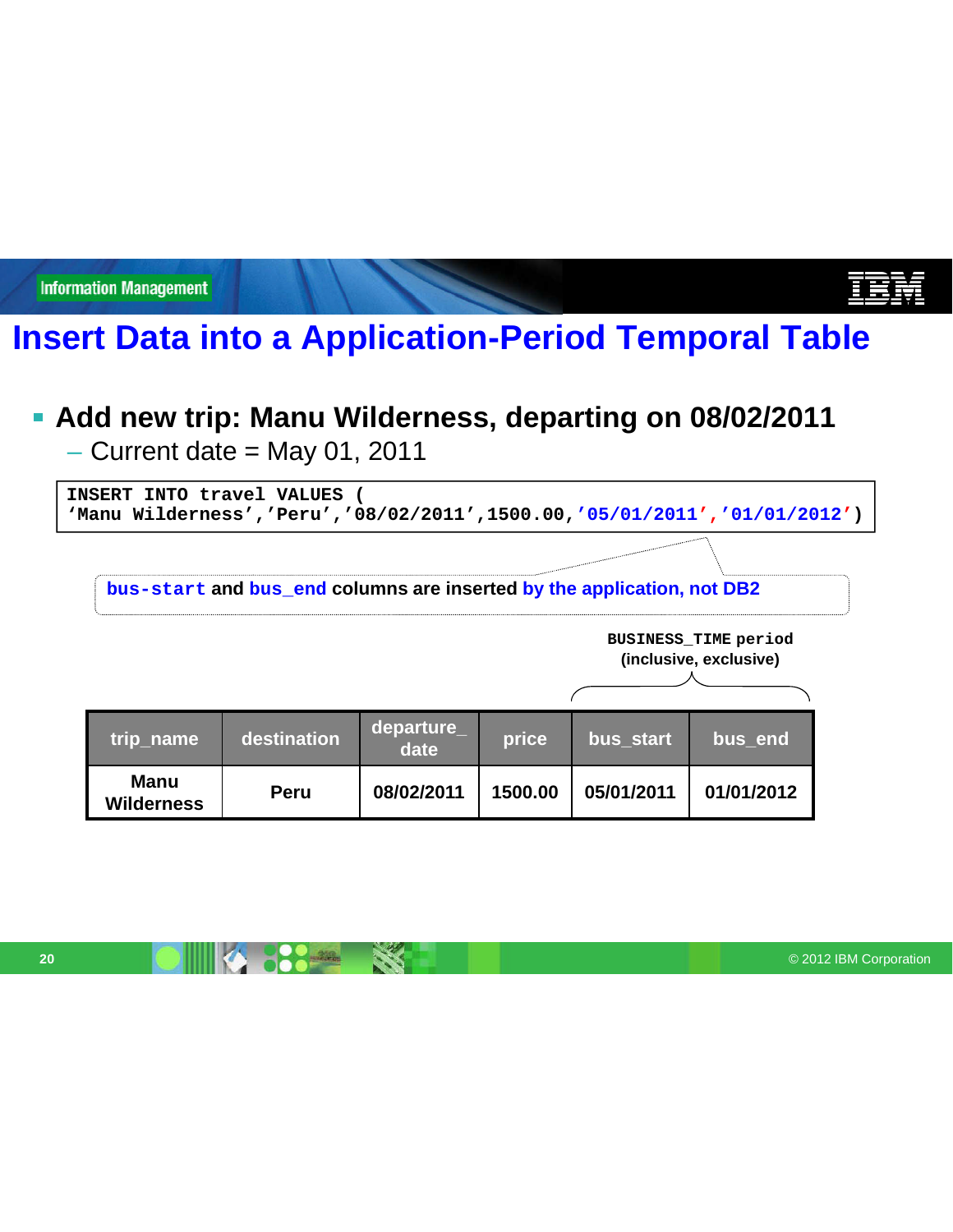# **Bi-temporal Tables**

- **Combine application-period (ATT) and system-period (STT) capabilities**
- **Every row has a pair of TIMESTAMPs (SYSTEM\_TIME period) set by DB2 and a pair of TIMESTAMP or DATE columns (BUSINESS\_TIME period) set by the application**

| trip name                 | <b>Destination</b> | departure date | price | bus start  | bus end    | <b>svs</b> start | sys end    |
|---------------------------|--------------------|----------------|-------|------------|------------|------------------|------------|
| <b>Alligator</b><br>Swamp | Louisiana          | 02/15/2011     | 50.00 | 02/01/2011 | 02/16/2011 | 02/01/2011       | 12/30/9999 |

- **You can query in both business\_time and system\_time**
	- Example: What trips were offered on June 20, 2011, as recorded in the database on May 10, 2011?

- **Similar INSERT/UPDATE/DELETE behavior to ATTs** – Rows inserted/split/deleted as required
- **UPDATE and DELETE cause automatic insertion into the corresponding STT history table**
- **SELECT will go to STT history as needed to get rows**  $\overline{\phantom{a}}$

**27** © 2012 IBM Corporation **CONTROL CONTROL CONTROL CONTROL CONTROL CONTROL CONTROL CONTROL CONTROL** 

**SELECT trip\_name, destination FROM TRAVEL FOR BUSINESS\_TIME AS OF '06/20/2011' FOR SYSTEM\_TIME AS OF '2011-05-10';**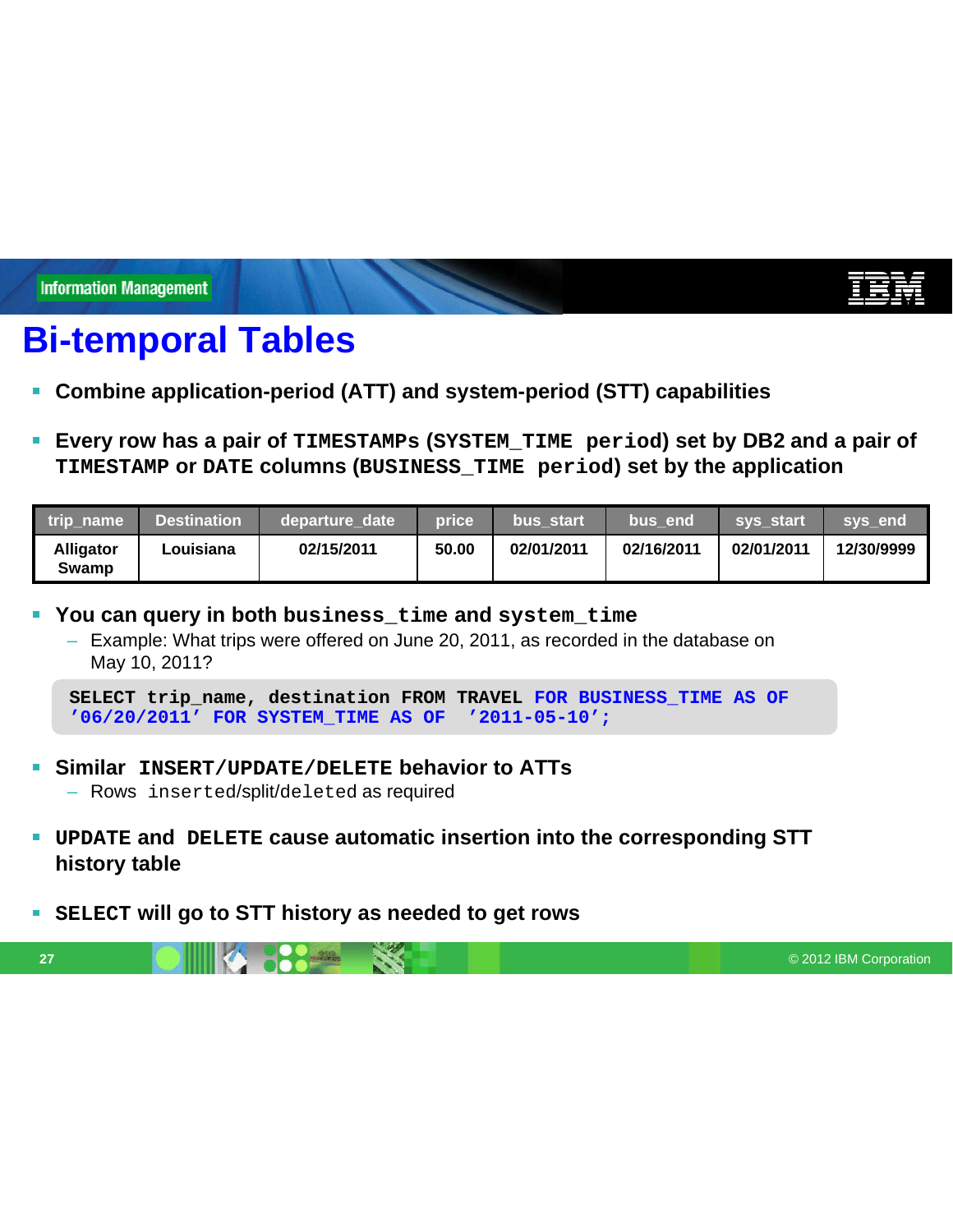## **How to Define a Bi-temporal Table**

*CREATE TABLE travel( trip\_name CHAR(25) NOT NULL, destination CHAR(8) NOT NULL, departure\_date DATE NOT NULL, price DECIMAL(8,2) NOT NULL, BUS\_START DATE NOT NULL , BUS\_END DATE NOT NULL, SYS\_START TIMESTAMP(12) NOT NULL GENERATED ALWAYS AS ROW BEGIN IMPLICITLY HIDDEN, SYS\_END TIMESTAMP(12) NOT NULL GENERATED ALWAYS AS ROW END IMPLICITLY HIDDEN, TX\_ID TIMESTAMP(12) GENERATED ALWAYS AS TRANSACTION START ID IMPLICITLY HIDDEN, PERIOD SYSTEM\_TIME (SYS\_START, SYS\_END), PERIOD BUSINESS\_TIME (BUS\_START, BUS\_END), PRIMARY KEY (trip\_name, BUSINESS\_TIME WITHOUT OVERLAPS)); CREATE TABLE travel\_history LIKE travel; ALTER TABLE travel ADD VERSIONING USE HISTORY TABLE travel\_history;* **Application-temporal (ATT) keywords System-temporal (STT) keywords**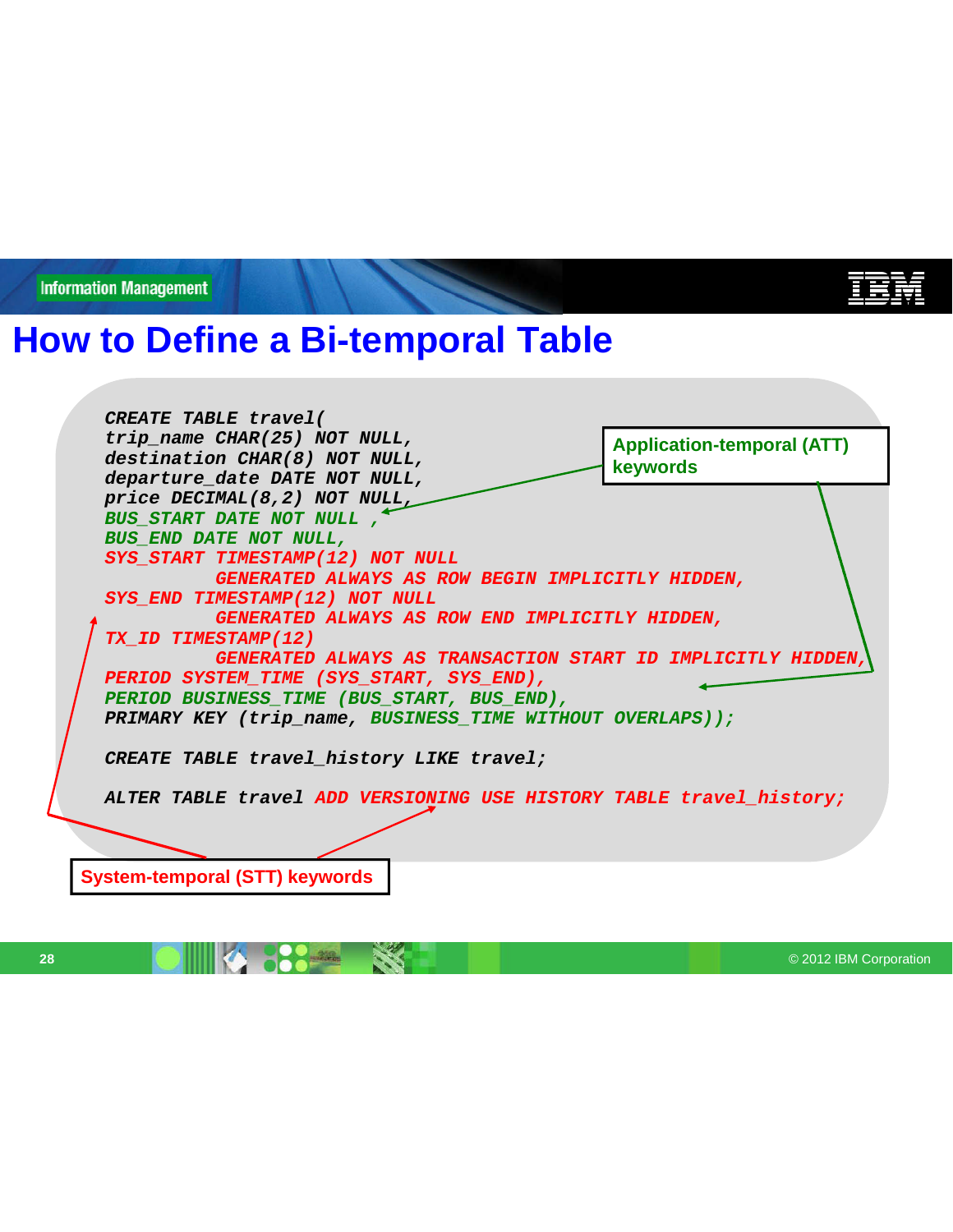## **Bi-temporal: Query in Both System Time and Business Time**

### **What departure dates for Alligator Swamp were available for booking on 03/01/2011, as recorded in the database on 02/01/2011?**

– Current date – June 1, 2011

|  |                                                |  | SELECT departure date FROM travel FOR BUSINESS TIME AS OF           |  |
|--|------------------------------------------------|--|---------------------------------------------------------------------|--|
|  | $103/01/2011'$ FOR SYSTEM TIME AS OF TIMESTAMP |  |                                                                     |  |
|  |                                                |  | $'2011-02-01-00.00.00.0000000'$ WHERE trip name = 'Alligator Swamp' |  |

**05/15/2011**

#### **Base table**

| trip_name          | destination | departure date | price | bus start  | bus end    | sys_start  | sys_end    |
|--------------------|-------------|----------------|-------|------------|------------|------------|------------|
| Alligator<br>Swamp | Louisiana   | 02/15/2011     | 50.00 | 02/01/2011 | 02/16/2011 | 02/01/2011 | 12/30/9999 |
| Alligator<br>Swamp | Louisiana   | 05/15/2011     | 50.00 | 02/16/2011 | 05/16/2011 | 02/01/2011 | 12/30/9999 |
| Alligator<br>Swamp | Louisiana   | 09/15/2011     | 50.00 | 05/16/2011 | 06/01/2011 | 06/01/2011 | 12/30/2099 |
| Alligator<br>Swamp | Louisiana   | 09/15/2011     | 50.00 | 09/01/2011 | 09/16/2011 | 06/01/2011 | 12/30/9999 |

#### **History table**

|    | trip_name          | destination | departure date | price | bus start  | bus end    | sys start              | sys_end    |
|----|--------------------|-------------|----------------|-------|------------|------------|------------------------|------------|
|    | Alligator<br>Swamp | Louisiana   | 10/15/2011     | 50.00 | 05/16/2011 | 10/16/2011 | 02/01/2011             | 02/02/2011 |
|    | Alligator<br>Swamp | Louisiana   | 09/15/2011     | 50.00 | 05/16/2011 | 09/16/2011 | 02/02/2011             | 06/01/2011 |
| 32 |                    |             |                |       |            |            | © 2012 IBM Corporation |            |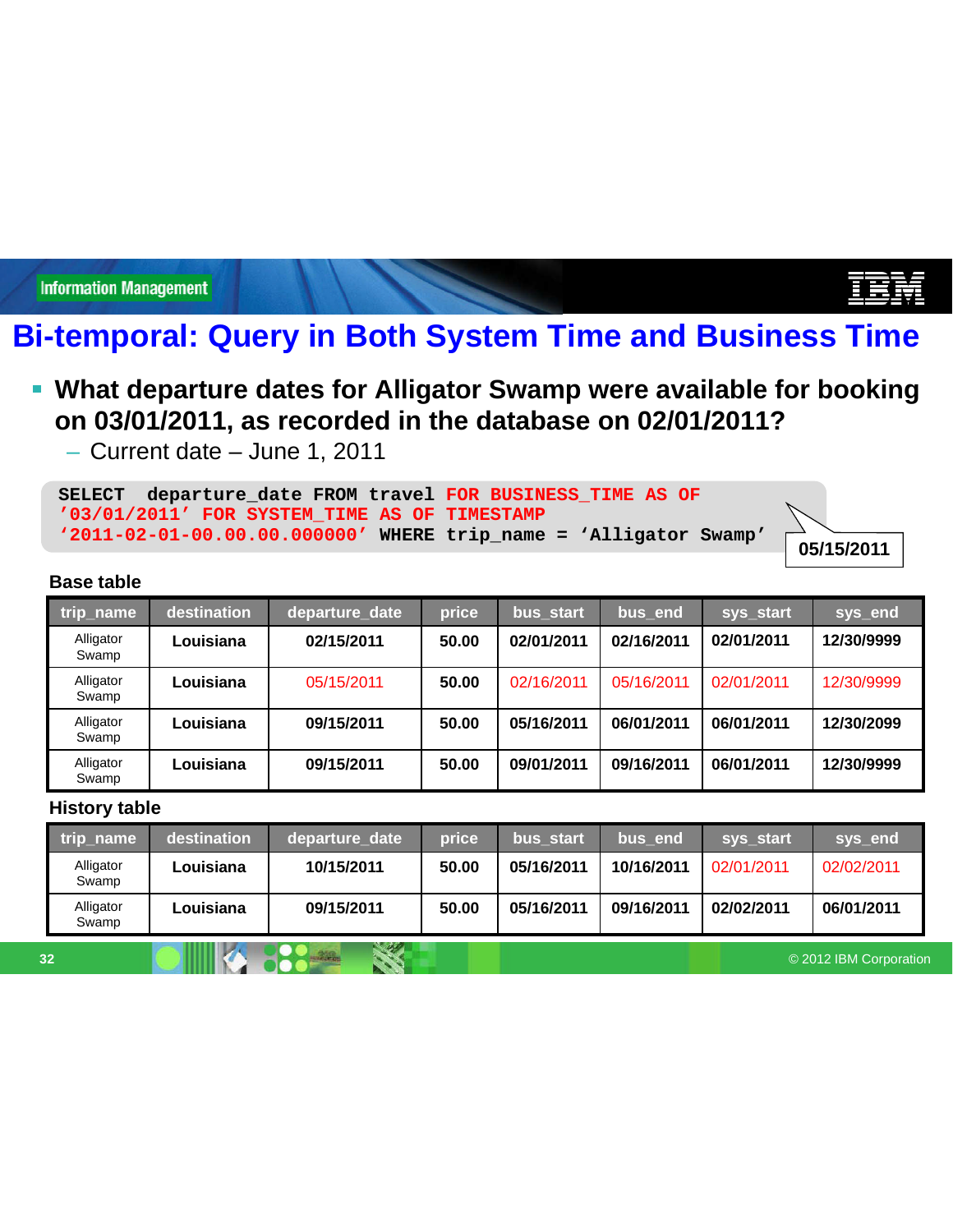# **Views on Temporal Table**

- **Views may be defined on system-period temporal tables (base and history), application-period temporal tables, or bi-temporal tables**
- **All syntax (e.g. FOR PORTION OF, AS OF, FROM…TO, etc.) is supported** Ē, **for views**

#### $\blacksquare$ **Two types of views may be defined for temporal tables**

- View definition containing FOR BUSINESS\_TIME or FOR SYSTEM\_TIME
	- Restricts the view to a period in time

```
CREATE VIEW travel_view AS SELECT * FROM travel FOR
SYSTEM_TIME BETWEEN '06/30/2011' AND '01/01/2012';
SELECT * FROM travel_view;
```
- Restriction: queries against the view can't also contain FOR BUSINESS TIME or FOR SYSTEM TIME
- Would lead to ambiguity or conflicts
- View definition without FOR BUSINESS\_TIME OF FOR SYSTEM\_TIME
	- Data from all periods is available to the query

```
CREATE VIEW travel_view AS SELECT * FROM travel;
SELECT * FROM travel_view FOR BUSINESS_TIME AS OF '01/01/2011';
```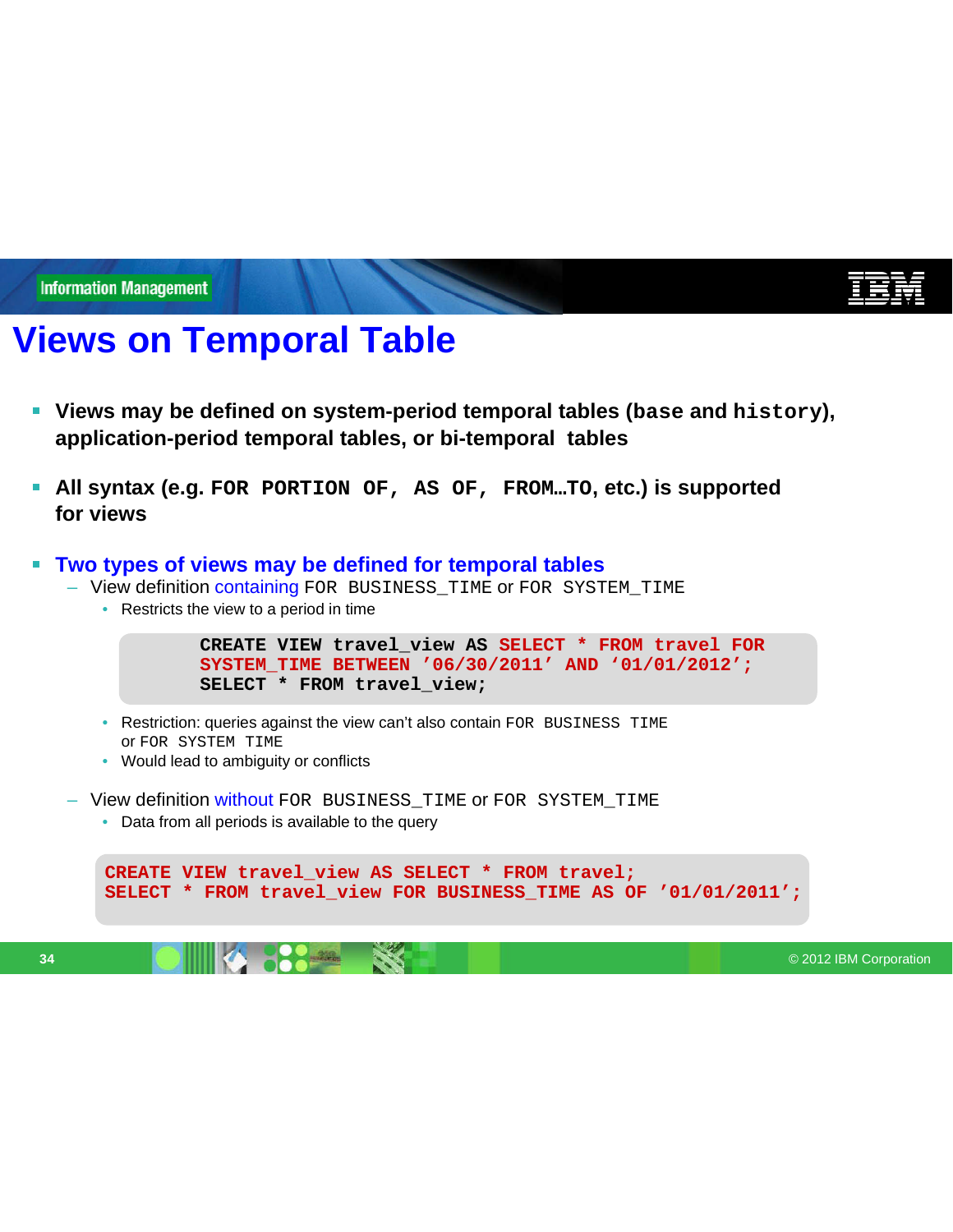# **Special Registers**



- **You can set the clock back or forward to a specific time for a given session**
	- No changes required for application!

### **Special registers**

- CURRENT TEMPORAL BUSINESS\_TIME
- CURRENT TEMPORAL SYSTEM\_TIME

#### **Setting one or both of these registers allows you to query**

- Past point in SYSTEM\_TIME
- Past or future point in BUSINESS\_TIME

**DB2 SET CURRENT TEMPORAL SYSTEM\_TIME = CURRENT TIMESTAMP – 1 YEAR DB2 SET CURRENT TEMPORAL BUSINESS\_TIME = '2012-12-31'**

#### **Implicit period specification attached to SQL statements**

- FOR BUSINESS\_TIME AS OF CURRENT TEMPORAL BUSINESS\_TIME
- FOR SYSTEM\_TIME AS OF CURRENT TEMPORAL SYSTEM\_TIME